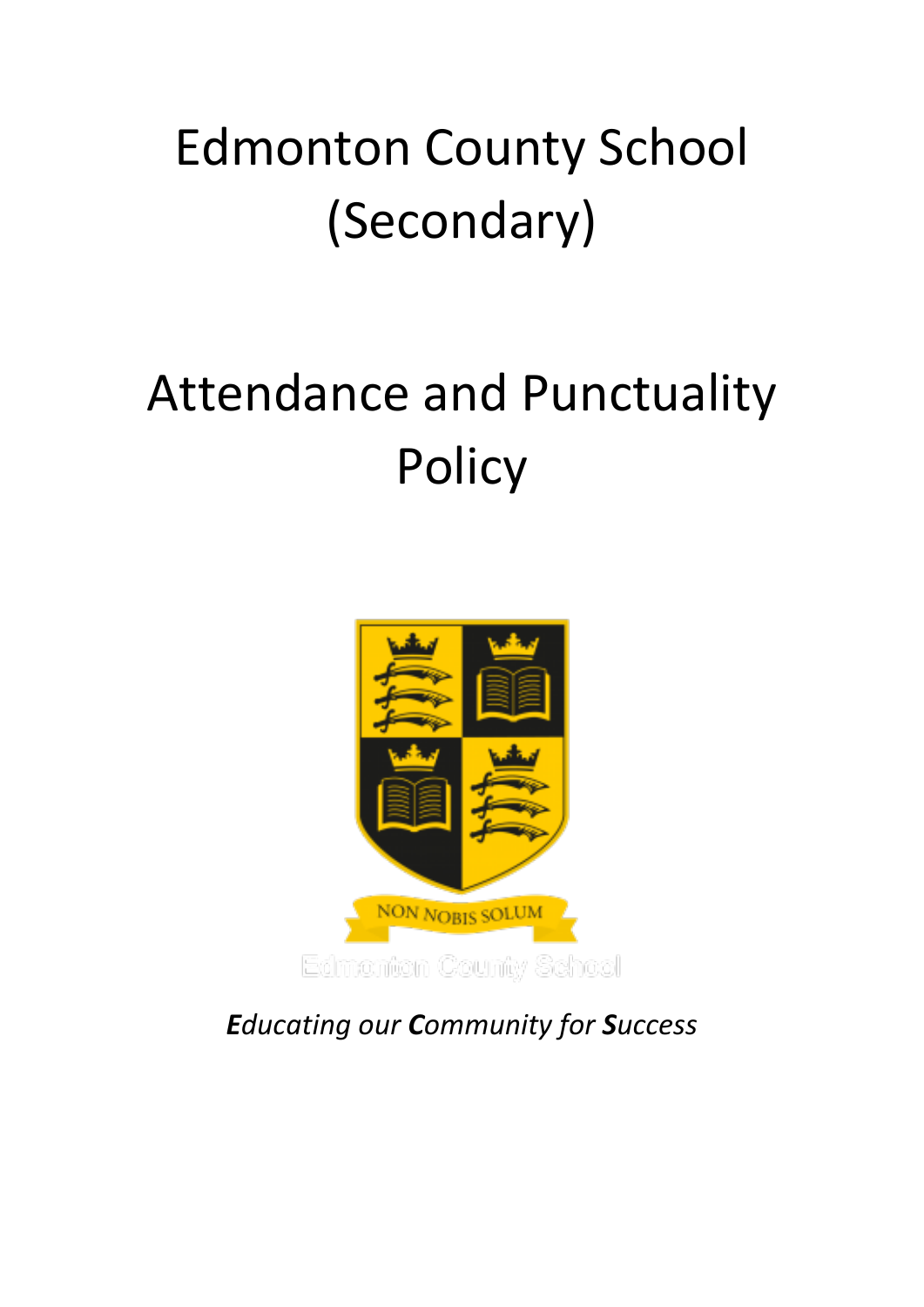# **Contents**

- **Aim**
- **Rationale**
- **Attendance Recording**
- **Intervention and Escalation Process**
- **Roles and Responsibilities**
- **Support during and after Long Term Absence**
- **Punctuality to School and Lessons**
- **Education Welfare Service**
- **Term Time Holidays**
- **Exams**
- **Study Leave**
- **School Closure**
- **Monitoring and Evaluation**
- **Covid-19 Addendum**

#### **Aim**

Our aim is to provide a high quality education in a safe, disciplined and caring environment, to enable all our pupils to succeed; every lesson in school matters and all pupils must attend school regularly and on time in order to make good progress. Our expectation is that pupil attendance for year 7-11 will be no less than 95% with no unauthorised absence. In order to achieve this, rigorous systems for recording attendance and procedures to address nonattendance will be maintained, along with positive measures to highlight and promote good attendance. Our aim is for students, parents and members of staff to work together to ensure excellent attendance for all students is achieved.

#### **Rationale**

There is a clear link between pupils' achievement and their level of attendance at school; 94% attendance equates to 12 days of absence per year which is on average 4 days per term. Pupils who are regularly absent find it difficult to catch up and can fall behind with their learning; research shows that just 17 days' absence from school can mean a drop in a GCSE grade in all subjects. The routines children develop around attendance and punctuality at school are the same as the expectations of any future employer in the world of work.

Pupils learning is also affected if students regularly arrive late to school. Being 5 minutes late each day equates to 3 whole days off school per year. Late arrival disrupts the education not only of the pupil who is late but of other members of the class too. Good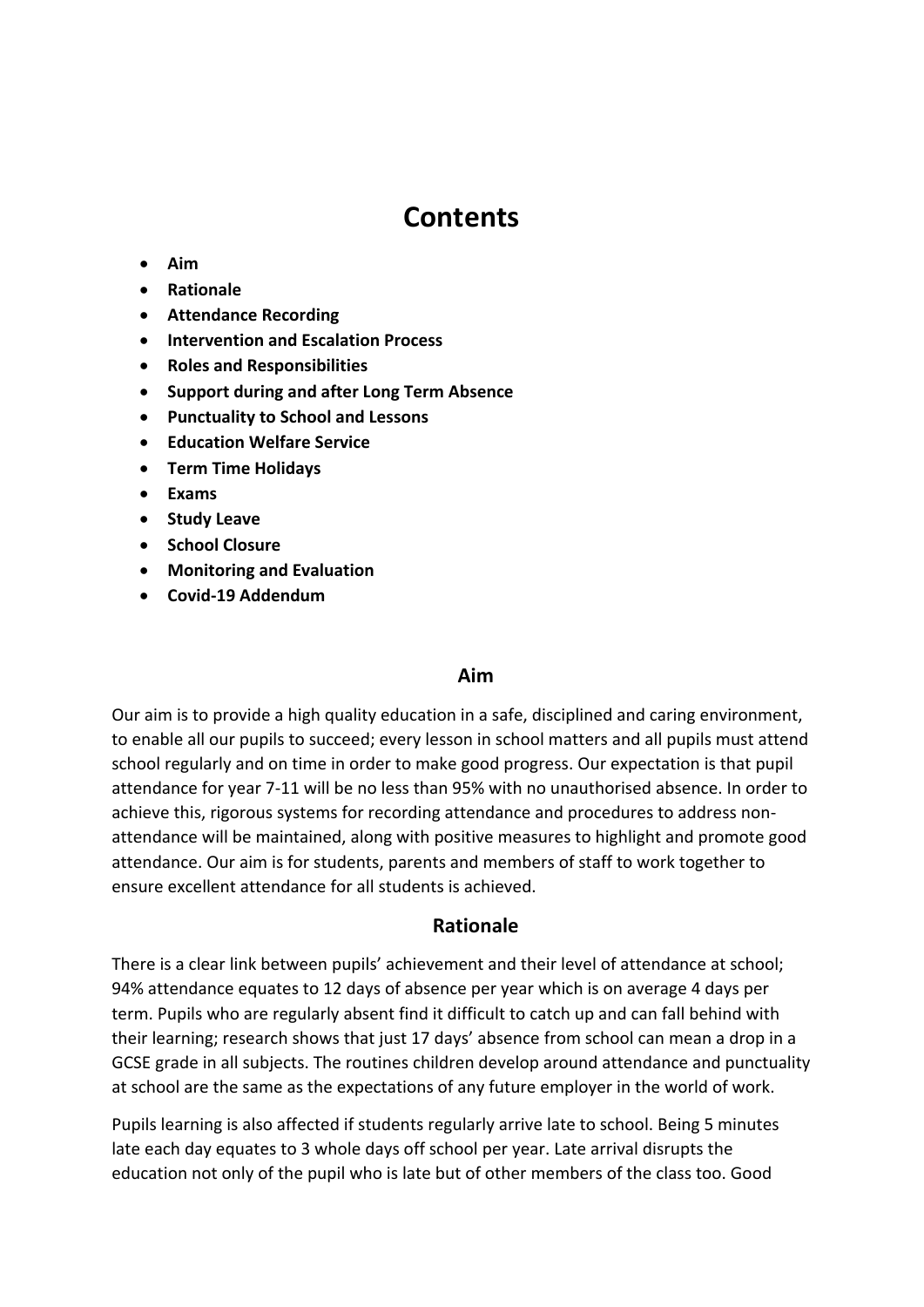punctuality to school and lessons enables a positive start to each lesson, and allows the teacher to teach without disruption.

It is the legal responsibility of parents/carers to ensure their children attend school regularly and on time. Some pupils and their parents/carers may need to be supported at times to meet their obligations and responsibilities. School staff and outside agencies have responsibility for ensuring this happens in a timely and appropriate manner; details of school action are outlined below.

Both attendance and punctuality form a central part of the schools 'Behaviour Matters' policy.

## **Attendance Recording**

Every half-day of absence from school must be recorded by staff as either **AUTHORISED** or **UNAUTHORISED.** This is why information about the cause of each absence is always required.

*Authorised absences* are mornings or afternoons away from school for a reason such as genuine illness or other unavoidable causes, or when permission has been given. Only the school can authorise an absence.

*Unauthorised absences* are those which the staff at school do not consider reasonable and for which no permission has been given. These are an offence by the parent/carer and include:

- holidays and birthdays,
- shopping trips and outings
- looking after brothers and sisters
- waiting for deliveries
- visiting relatives and friends
- lack of uniform
- translating for non-English speaking parents
- absences which have never been properly explained
- children who arrive at school too late to get a mark (30 minutes after registers close)

### **Intervention and Escalation Process**

We understand that children are sometimes ill or unhappy about attending school. Families can be going through unsettled times that can make regular school attendance difficult. Problems with regular attendance, especially any concerns about possible bullying or learning difficulties, are best sorted out between the school, the parents and the student at an early stage. Parents are advised to contact the School Attendance Officer or Progress Leader in the first instance to discuss any attendance concerns they may have.

The school has a special responsibility to reduce the number of children whose attendance is below 90% over the school year. This adds up to missing almost half a term. These students are called "Persistent Absentees" by the Government, whatever the reason for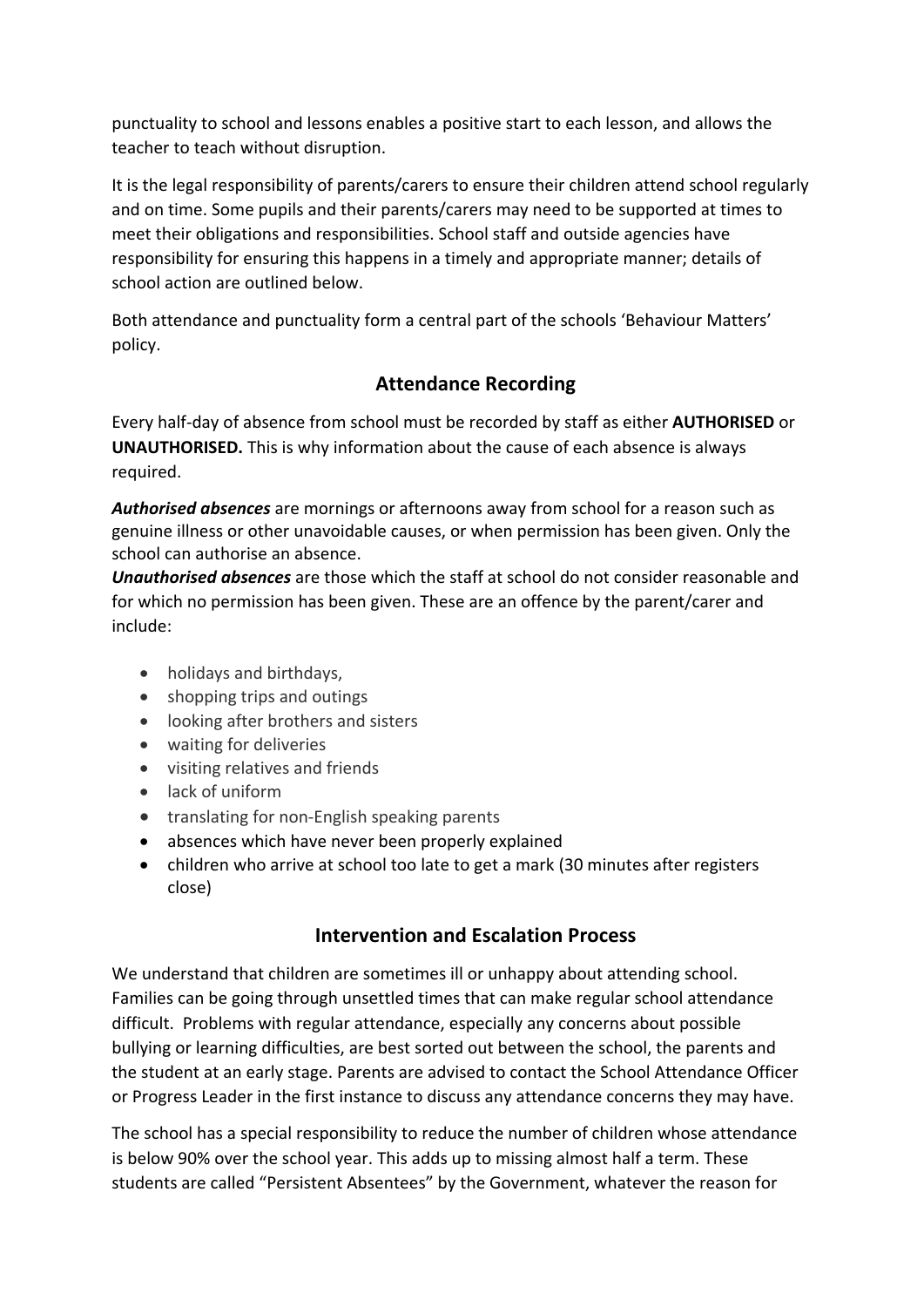their absence, including authorised absences. Once attendance falls below 92% or there are other patterns of absence highlighted, the following escalation process will be followed:

*Attendance Officer* will make contact with parents/carers either by letter or telephone call to establish reasons for absence, and provide necessary support to improve.

#### *Four-week review – no improvement*

*Progress Leader* will offer further support and a Level 1 meeting with parents/carers will be held. Targets will be set and internal/external support will be arranged if appropriate. *Four-week review - no improvement*

*Assistant Headteacher* will invite parents/carers in to school for a Level 2 meeting if they are not engaging with school or accessing support provided and attendance is still declining. EWO process explained and targets set.

#### *Four-week review - no improvement*

*Senior Leadership Team member* will invite parents/carers and student in for a level 2 meeting

#### *Four-week review - no improvement*

*Education Welfare Officer* will be contacted by process of Early Help Referral from school so further measures can be put in place to support the family and also legal avenues can be pursued if necessary.

In addition to the clear process detailed above, there many other ways the School highlights, challenges, supports and rewards school attendance:

- Highlighted on every students profile and addressed at Parents Evenings and Academic Review Days
- Posters around school and on noticeboards highlighting top attenders and targets
- Family Support Workers and Counsellors in school to support struggling families
- Regular Inclusion Panel meetings to support EHCP and other vulnerable students achieve good attendance
- Progress Leader attendance and punctuality report for students
- Reward assembly to praise excellent attendance

## **Roles and Responsibilities**

#### *Students*

- Attend school every day unless they are unwell or have another authorised reason for absence
- Arrive in school before 8.25am, appropriately prepared for the day and go straight to period 1
- Be punctual to all lessons for the whole school day until 3pm
- Inform a member of staff if they have concerns that may affect their attendance

#### *Parents/Carers*

• For safeguarding purposes, the school must be provided with at least two up to date contact numbers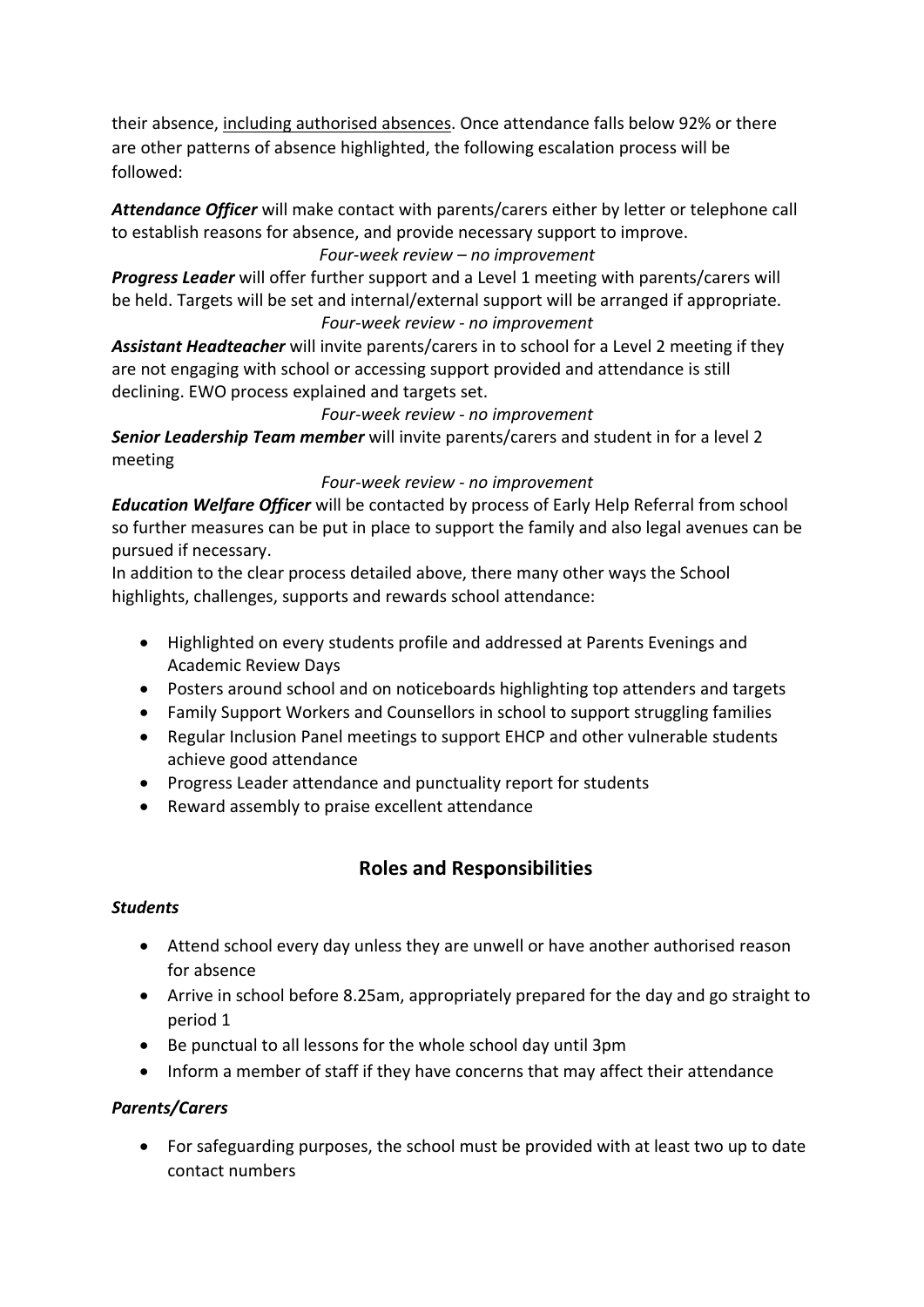- Ensure their children attend school every day unless they are too ill to attend or there is another acceptable reason for absence; this is a parent/carers legal responsibility (Section 444 of the 1996 Education Act)
- Ensure their children arrive on time, prepared and equipped for the day
- Inform the school by phone on 02083603158, press 1 for the attendance line, or by using the WEDUC app. This must happen before 8.30am on each day of absence
- Avoid making non urgent medical and dental appointments in school time
- If appointments must be made in school time, a copy of the appointment card or letter must be provided, and if a student is absent for more than 5 consecutive days a medical certificate will be required
- Attend meetings/events to communicate with the school regarding their children's attendance and progress; these include Parents Evenings, Academic Review Days and Curriculum Evenings, along with individual meetings if attendance is a concern
- Engage with range of support offered to encourage improved attendance

#### *Attendance Officer*

- Be responsible for the daily recording of attendance within the school management system and generate reports to support monitoring of concerns
- Notify parents/carers daily by call, text or WEDUC, where a student is absent and no reason for absence has been provided.
- Arrange home visits for students who have been absent for 3 days and all attempts have failed to contact the family
- Work closely with parents/carers, students, staff and outside agencies to ensure students are provided with appropriate support to improve their attendance
- Make initial contact with parents/carers to advise of attendance concerns, in line with the attendance concern escalation process
- Produce weekly spreadsheet detailing 'Persistent Absentees' and action taken so far to improve their attendance; share with appropriate staff
- Initiate referrals to Education Welfare Officer in line with the school escalation process, and ensure EWO is notified of all Elective Home Education requests, Children Missing Education and any other students removed from roll who are not attending another educational establishment
- Meet monthly with Education Welfare Officer, Progress Leaders and Inclusion Panel to discuss current concerns and create plan of action
- Inform designated safeguarding team of any safeguarding concerns
- Send follow up letter to parents where absence is still recorded as 'no reason provided' after two weeks
- Send Penalty Notice Warning letters for persistent lateness after the register has closed, persistent truancy, and holidays in term time
- Promote and reward good attendance at every opportunity
- The above list is not exhaustive and other interventions may be appropriate

#### *Student Managers*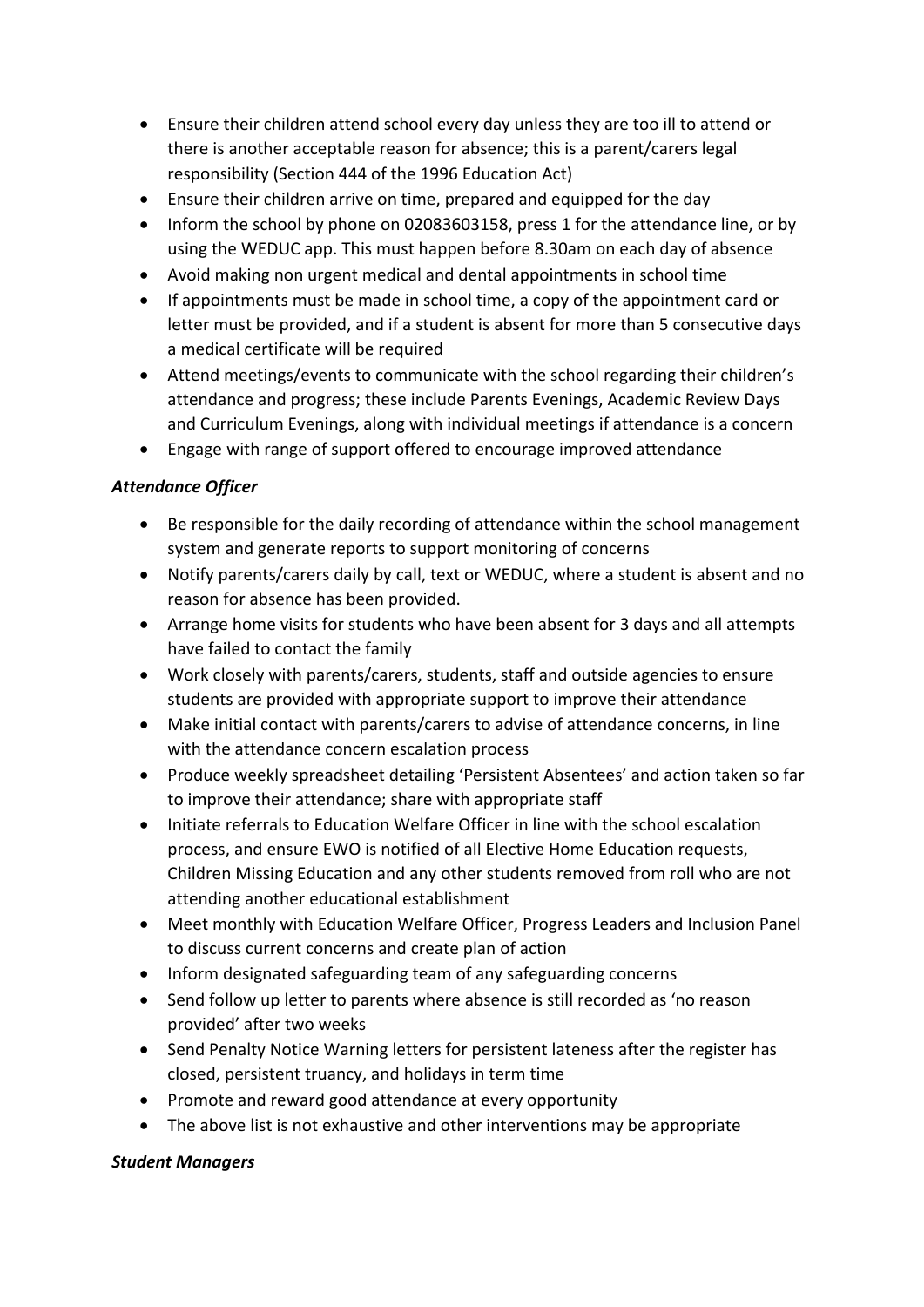- Greet students who are late between 8.25am and 8.45am and record the late mark on the school management system
- Provide pastoral support to students whose attendance is a concern
- Support the Progress Leader to improve attendance and punctuality
- Monitor lateness to lessons and arrange support/sanction in line with behaviour policy
- Support the Exams Officer during exam periods by calling home promptly for any absentees
- Inform designated safeguarding team of any safeguarding concerns
- Promote and reward good attendance at every opportunity
- The above list is not exhaustive and other interventions may be appropriate

#### *Progress Leaders*

- Liaise with the Attendance Officer to act upon attendance and punctuality data and put in place action plans to support students who are a cause for concern
- Meet with parents/carers to discuss reasons for absence and provide guidance and support to enable attendance to improve, in line with the attendance concern escalation process
- Inform designated safeguarding team of any safeguarding concerns
- Make referrals to internal support teams and external agencies where appropriate to provide support for the student and family
- Support Student Managers to address students who are regularly late to school and lessons
- Support Heads of Faculty to address students who are truanting lessons or regularly late
- Support the Exams Officer during exam periods to ensure students are present and on time
- Promote and reward good attendance at every opportunity
- The above list is not exhaustive and other interventions may be appropriate

#### *Teachers*

- Complete registers accurately and before the end of each period
- Highlight any attendance concerns, lateness or truancy to the Attendance Officer/Student Manager/Progress Leader
- Use sanctions to address students who are late to lessons and/or truant from lessons
- Support students with extended periods of absence to engage with their learning once they are back in school
- Discuss attendance concerns with parents/carers at Academic Review Days and Parents Evenings
- Inform designated safeguarding team of any safeguarding concerns
- Promote and reward good attendance at every opportunity

#### *Heads of Faculty*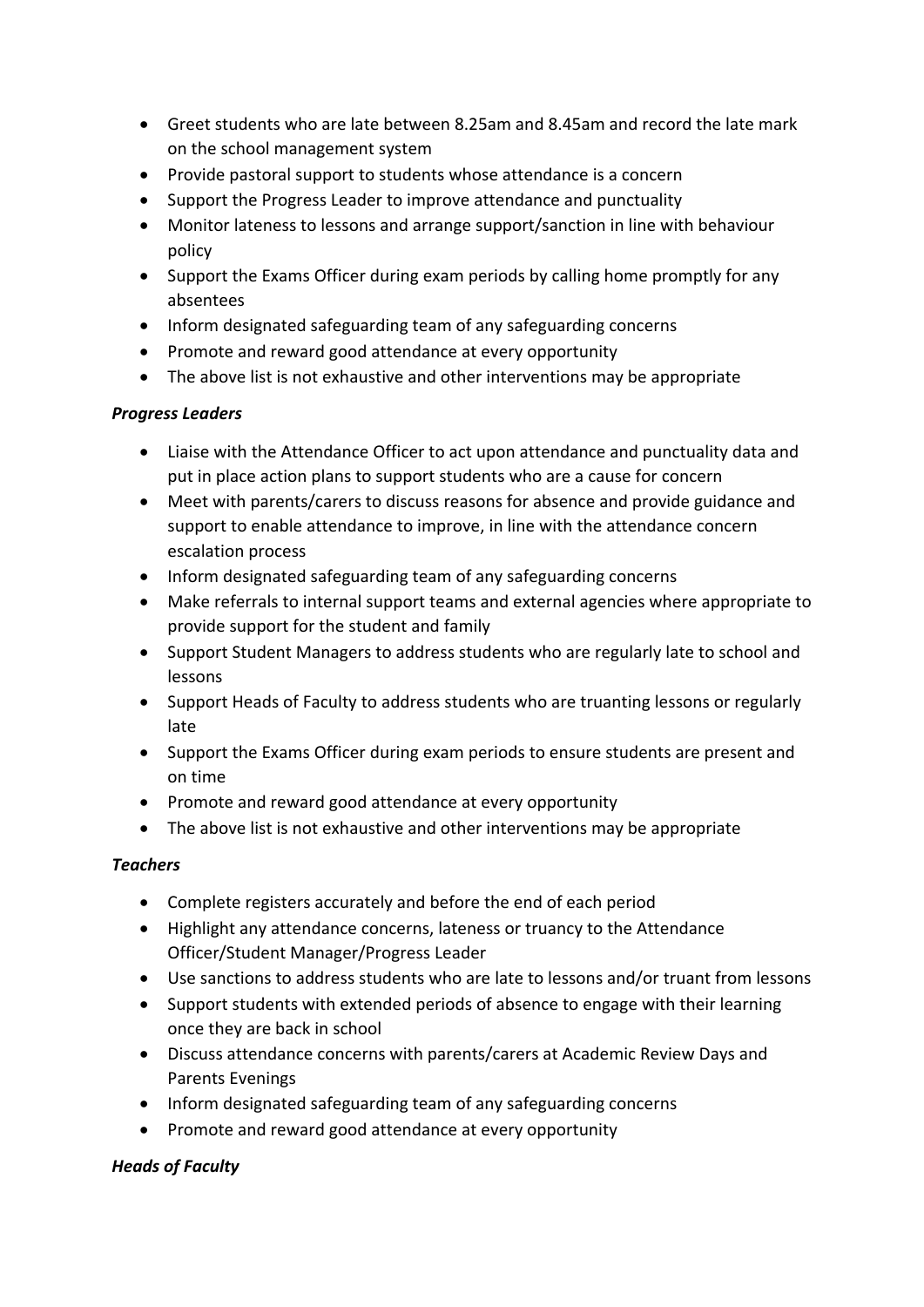- Ensure that teachers in their faculty update their registers accurately and for every lesson
- Ensure that teachers enforce good attendance and punctuality and follow up on truancy and lateness to lessons

#### *Assistant Headteacher*

- Scrutinise data to monitor attendance and punctuality
- Meet regularly with the Attendance Officer to discuss concerns and ensure policy is being consistently applied and reviewed regularly
- Meet regularly with Progress Leaders to monitor interventions in each Phase
- Scrutinise data after each data window to discuss and monitor attendance concerns
- Meet with parents/carers in line with the attendance concern escalation process
- Ensure achievements in attendance are regularly celebrated and rewarded

#### *Deputy Headteacher (Responsible for Pastoral Quality Assurance and Evaluation)*

- Overall responsibility for overseeing, directing and co-ordinating policy and ensure it is consistently applied
- Meet regularly with Attendance Officer to discuss policy
- Produce information regarding the attendance policy for parents/carers and ensure it is included on website and in newsletters
- Collate attendance data and share with Leadership Team, including data for vulnerable groups
- Inform parents and staff of any changes to attendance policy
- Regularly review attendance monitoring procedures
- Scrutinise attendance data and attainment data to look for trends/specific group concerns, and implement strategies to address this
- Regularly report to Governors regarding attendance

# **Support during and after long term authorised absence**

It is important that during unavoidable, authorised extended periods of absence, students are supported to continue their study. The school will provide work for the student to complete at home, and in some instances external agencies will provide programmes of study and work. On return from absence, all students are made to feel welcome, and will be supported to catch up on work missed and brought up to date with any information; this will be co-ordinated by the Progress Leader. A reduced timetable may be put in place for a short period of time to enable a phased return to school; this will be kept to a minimum and reviewed regularly.

# **Punctuality to school and lessons**

Poor punctuality is considered an attendance problem and is subject to the same interventions. School starts at 8.25am and students arriving after this time are recorded as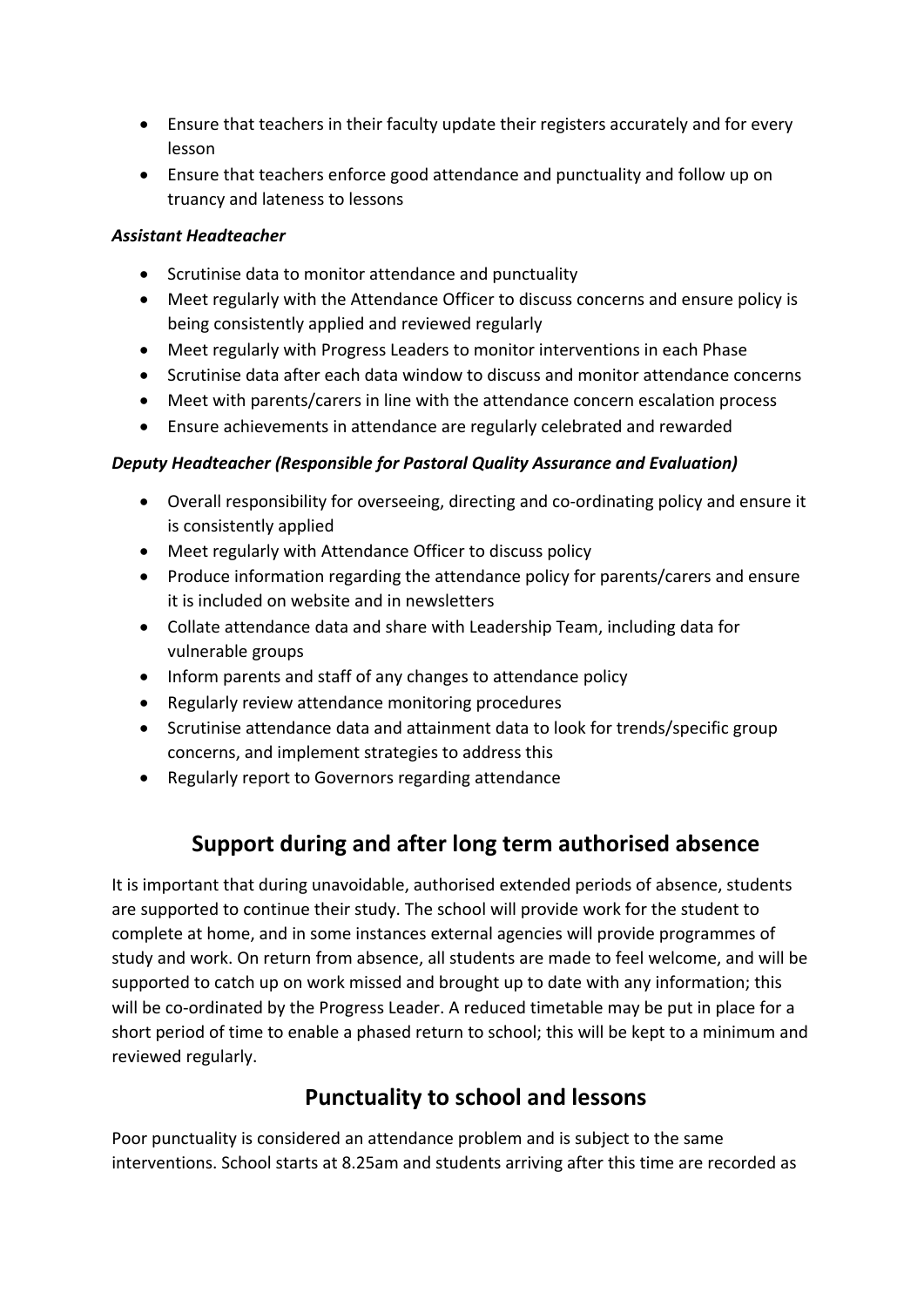late. If a student arrives late following an unavoidable medical appointment and has provided evidence of the appointment, this will be recorded as authorised absence. *Lateness to school***:** If a student is recorded as arriving late to school, a text message will be sent to parents/carers advising of a 30-minute detention that day. If a student arrives more than 30 minutes late and does not have a valid reason, this is recorded as unauthorised absence for the morning session. If unauthorised lateness persists, parents/carers will be contacted as per the attendance concern escalation process. A Fixed Penalty Notice may be issued by the Local Authority at the request of the school if there is a period of persistent unauthorised lateness.

*Lateness to lessons*: All minutes late to lessons will be recorded by the class teacher on the school management system. A weekly report will be produced by the Student Manager responsible for Phase, and a break-time detention will be set that week to make up this time. Access to toilets will be restricted during lesson time and lesson change over to ensure students arrive to lessons on time. Students with medical issues will be issued with a pass to allow them to access the toilets during lesson time.

## **Education Welfare Service**

Students may be referred to the Education Welfare Service if the school feels this is appropriate after completing all steps in the attendance concern escalation process. The Education Welfare Service provides advice and guidance to schools on the use of effective strategies for promoting excellent attendance and addressing levels of unauthorised absence. Through interventions with families they are able to work collaboratively with other professionals and signpost families for support. Identification and tracking of Children Missing Education, ensuring all children are receiving an appropriate education and implementing School Attendance Orders where appropriate. Statutory duties include issuing of Penalty Notices in accordance with Enfield's Code of Conduct and Referral to Magistrate' Court in accordance with Section 444 of the 1996 Education Act. In addition, they are also responsible for issuing Child Performance Licences, Child Employment Permits and Chaperone Licences for Enfield residents.

*Penalty Notices*: Under the [Antisocial Behaviour Act](http://www.education.gov.uk/) the Local Authority can issue Penalty Notices if a parent or carer is unwilling to improve their child's attendance. Parents and carers commit an offence if a child fails to attend regularly and absences are not authorised. Penalty Notices are issued if a pupil has twenty or more unauthorised absences within a three-month period, or if there has been an unauthorised leave of absence of five or more consecutive days. A Penalty Notice is an alternative to prosecution and does not require an appearance in court. Payment of a Penalty Notice enables parents and carers to avoid convictions.

The Education Welfare Service will consider a Penalty Notice based on the information supplied by the school. Payment within 21 days of receiving a notice is £60 and £120 if paid between 22-28 days. If no payment is received, legal proceedings will begin in the Magistrates Court. Prosecution can result in a fine of £1,000 for each child. When a parent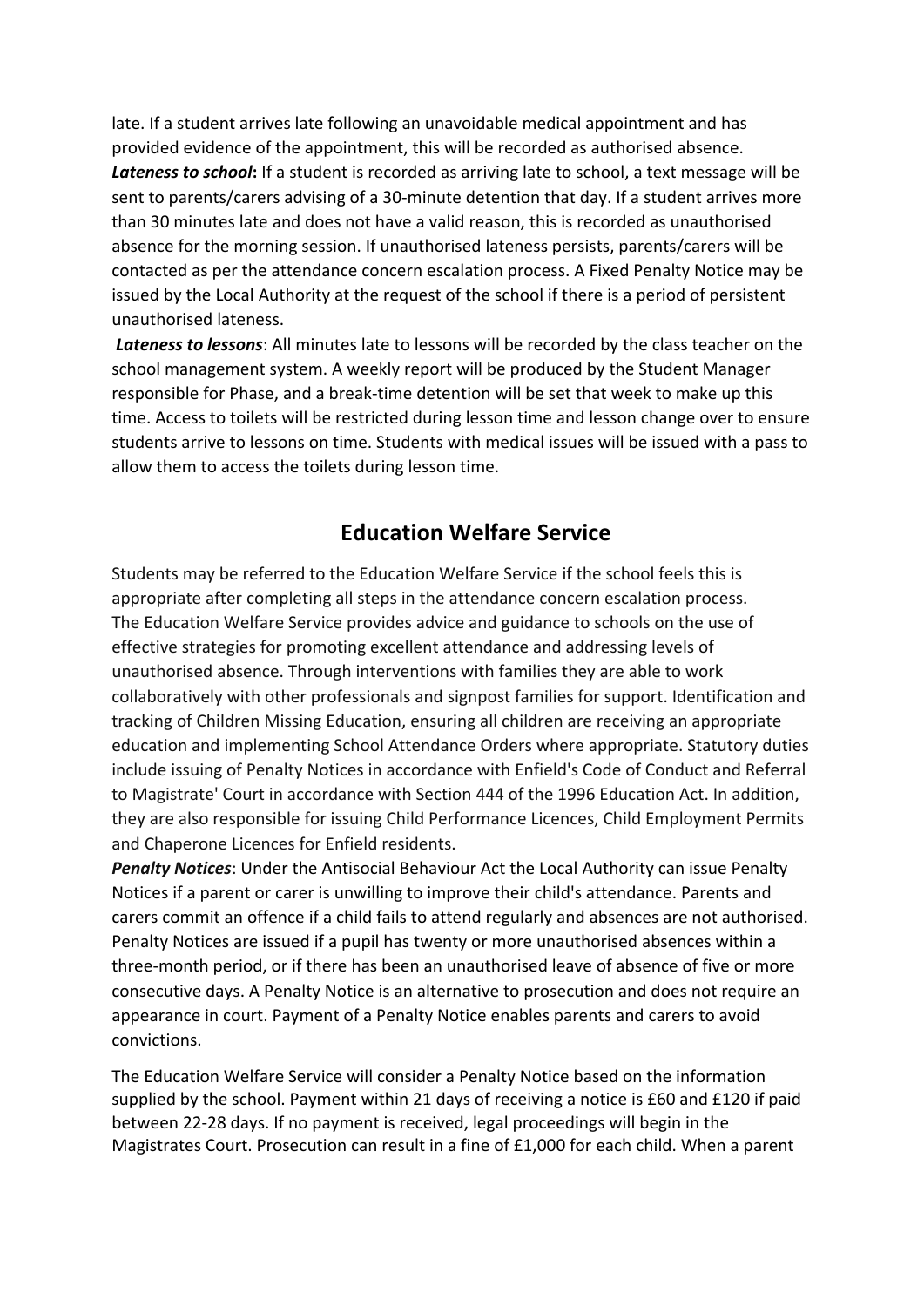knows their child is failing to attend and doesn't act, a higher penalty of £2,500 and a custodial sentence can apply.

Further information regarding Enfield Council's Code is available at

[https://new.enfield.gov.uk/services/children-and-education/school-welfare-and](https://new.enfield.gov.uk/services/children-and-education/school-welfare-and-information/absence-and-attendance/)[information/absence-and-attendance/](https://new.enfield.gov.uk/services/children-and-education/school-welfare-and-information/absence-and-attendance/)

# **Holidays in Term Time**

Regulations state that Headteachers may not grant any absence in term time unless there are exceptional circumstances; there is no automatic entitlement in law to time off in school time. Taking a child on holiday without permission, or staying longer than agreed, is an unauthorised absence and you will be breaking the law. This could lead to the Education Welfare Service issuing a Penalty Notice, a criminal record if the case is proven in court, and the loss of a school place.

### **Exams**

During exam periods (Public and Internal), attendance to exams will be recorded by the exams invigilators. Any absentees will be immediately notified to the Attendance Officer, Progress Leader and Student Manager. The Student Manager will promptly contact home to establish reason for absence or lateness, and see if the student is able to attend the exam.

## **Study Leave**

Edmonton County believes that students needs are best met by attending school, and study leave should be used sparingly, in line with The Department for Education guidelines. Students have no legal right to study leave, and if it is not approved by the school, staying at home will be recorded as unauthorised absence. Study leave will only be authorised for year 11 students during external examination periods, and students may be provided with a varied timetable to support revision. Provision will be made available for those pupils who want to continue to come into school to revise.

# **School Closure**

In the event of a school closure due to an exceptional circumstance, the school will endeavour to provide work for students to complete at home. Parents will be kept updated via the school website and WEDUC, the school communication app.

# **Monitoring and Evaluation**

The impact of the policy will be monitored at monthly meetings between the EWO and Attendance Officer, and at termly meetings with the Deputy Headteacher overseeing Pastoral Quality and Evaluation. The Attendance Officer will produce monthly reports for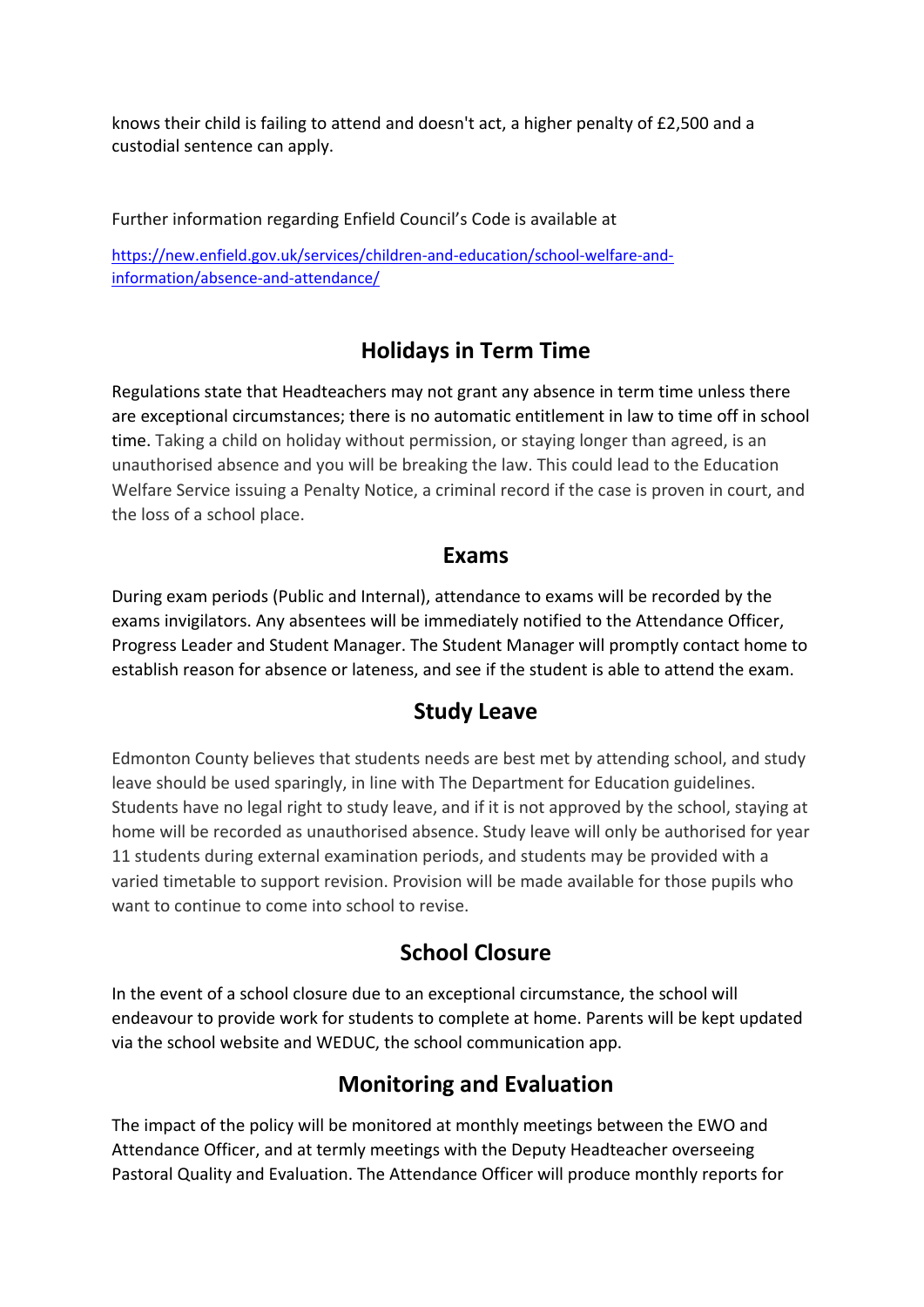discussion and review by the Deputy Headteacher, and an annual review of statistics and policy will be presented to the Governors Pupil, Parent and Community Committee.

# **Addendum-COVID-19**

We take the health and safety of our workforce, students and visitors very seriously. We all need to act responsibly and respect the rules, which are in place to keep us all safe and in good health.

Parents should notify the school if students or household members have one or more of the following symptoms:

- New continuous cough
- High temperature
- Loss of or change in sense of smell or taste

*Further guidance is detailed at the end of this addendum.*

#### Self-isolation

If your child is expected to isolate as part of a year bubble, we will inform you immediately. The same isolation procedures will apply. It is not always the case that all students in one year group will be asked to isolate; at times we will ask part of the year group to isolate only. Please ensure that you have received communication from us, before keeping your child at home in response to bubbles being sent home.

Students who are isolating will be recorded as 'not required to attend' and this will not impact on their attendance figure for the academic year. The expectation is that students return to school immediately after their isolation period, unless they are still displaying symptoms.

#### Student work

Students who are isolating as part of a bubble should complete work at home by accessing ShowMyHomework, and following the homework calendar. In addition, on- line lessons should be attended, where these are taking place for subject classes.

#### Holidays abroad

When booking holidays abroad we expect you to consider the period of isolation upon return, if your destination is on the known quarantine list. You should take this into account when planning the amount of days away, so that your child is able to return to school at the expected return date, despite any quarantine procedures.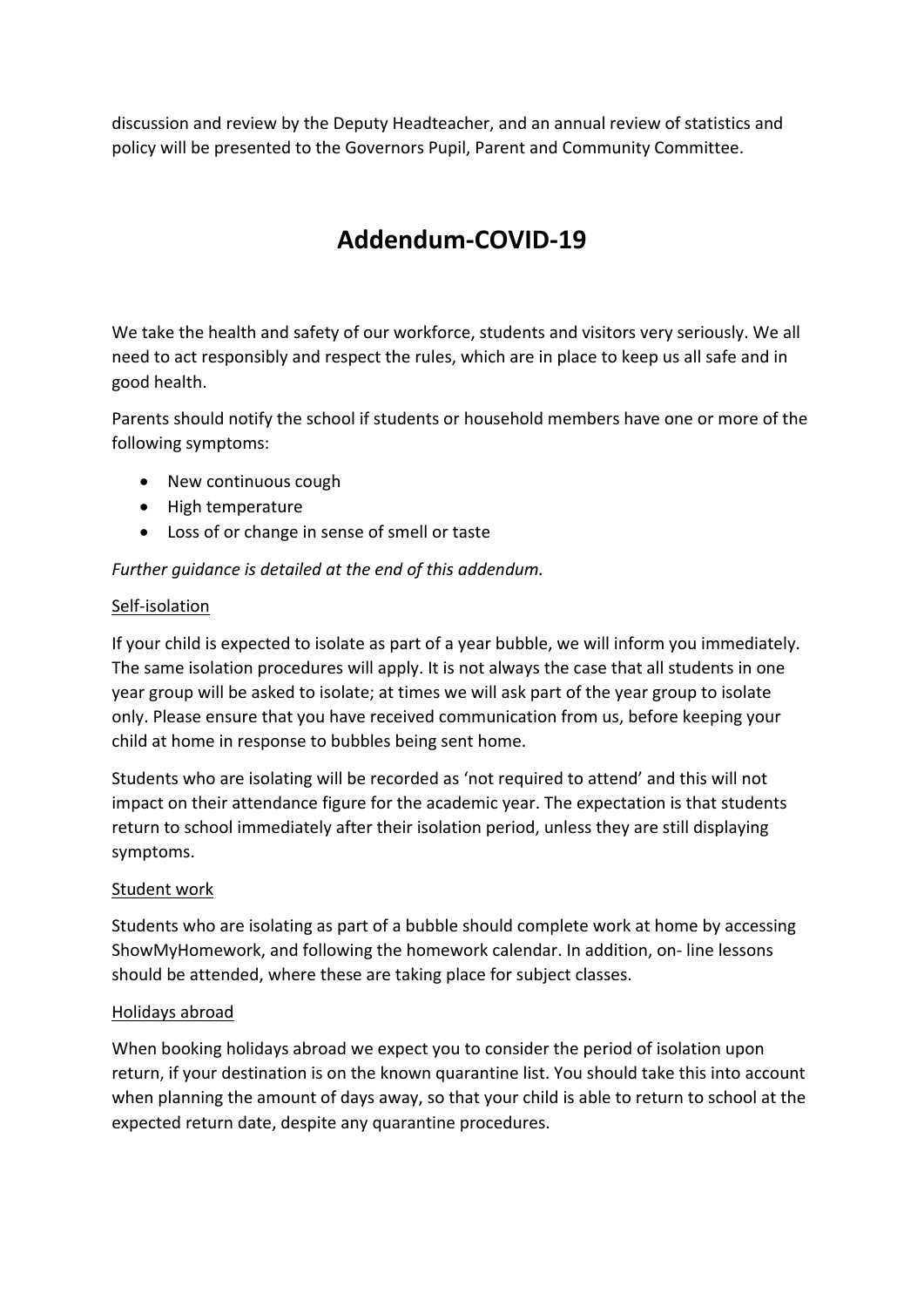If parents, carers or students have any concerns with regard to the school's policies and procedures in relation to COVID-19, they should contact a member of the Senior Leadership Team to discuss.

## *NHS GUIDANCE*

*If your child develops symptoms at school, they will be separated from others, and will be sent home*

*Do not send your child to school. Inform the setting through absence reporting*

*If your child (or anyone in your household) has symptoms they must arrange a test as soon as possible and isolate at home for 10 days from date of onset of symptoms (or until they receive a negative result). Everyone else in the household who does not have symptoms must isolate at home for 14 days (or until the symptomatic household member receives a negative result)*

*Arrange for a coronavirus test for anyone in your household with symptoms either online via www.nhs.uk/coronavirus or call NHS testing line on 119. The test must be done within five days of when symptoms start. Ensure you know who to contact with the results in the school/childcare setting if the results are received outside usual working hours*

*You will be offered a test at your closest drive-through centre. This is the quickest option. A parent or carer will need to perform the test on children under 12 years old. If you don't drive, you can request a home test kit. Do not get a taxi or public transport to the test centre*

*Result of test (you will receive this by email or text message)*

#### *NEGATIVE*

*Child/staff member can return to setting once well, unless they are a contact of a case, when they will need to complete 14 days self-isolation*

*If your child is identified as having been in contact with a confirmed case, they will need to self-isolate for 14 days, even if they have had a negative test result. If they develop symptoms, they should isolate for 10 days from onset of symptoms, arrange testing and follow the flowchart above*

*For medical advice call NHS 111, or in an emergency call 999*

*POSITIVE*